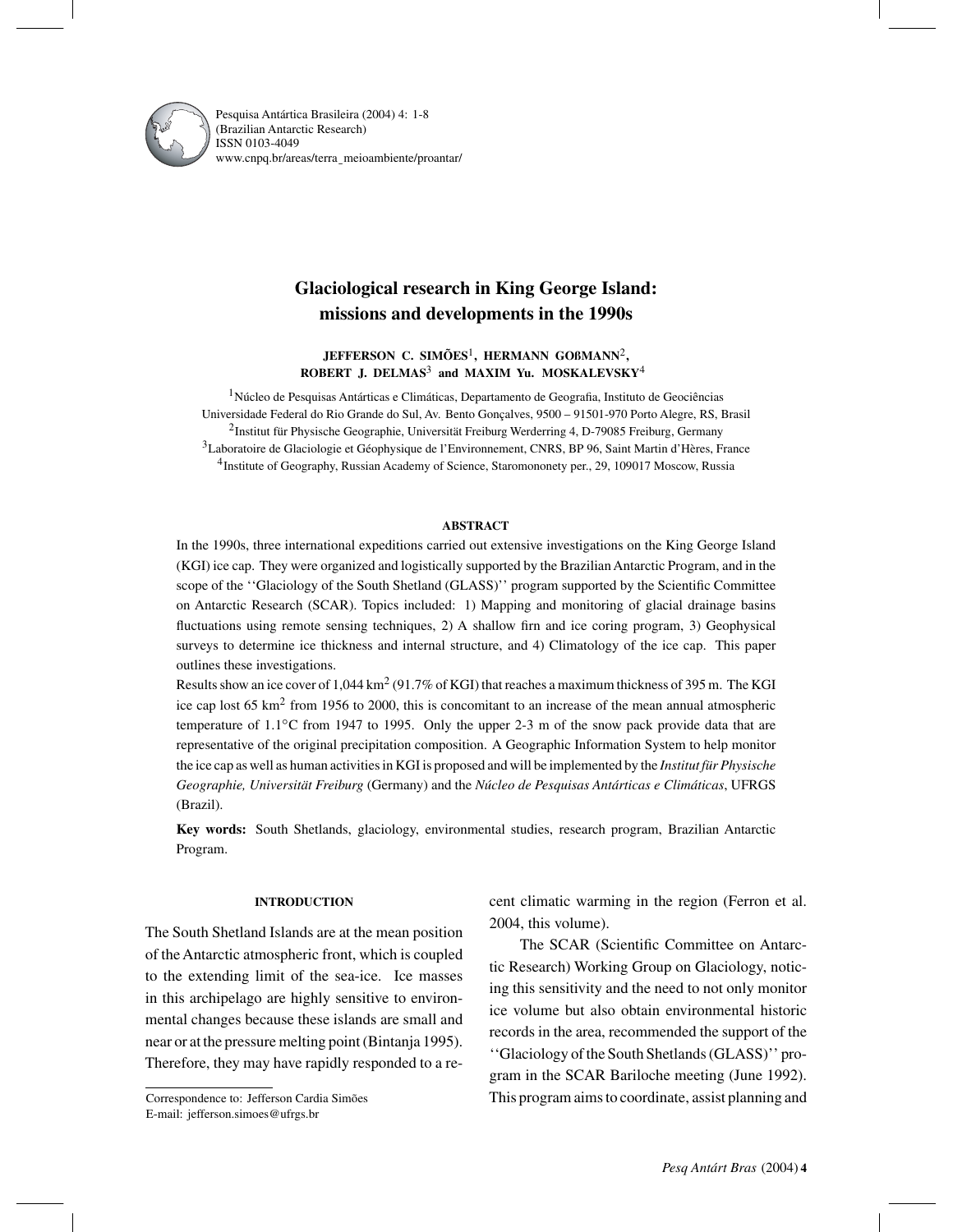improve international cooperation on glaciological activities in the archipelago. JC Simões has been acting as secretary of this program since that year.

King George Island (KGI), located between 57◦35' and 59◦02'W, 61◦54' and 62◦16'S (Figure 1), is the largest of the South Shetland Islands  $(1,139 \text{ km}^2)$ . This island is approximately 79 km long (from Southwest to Northeast) and, just north of Admiralty Bay, it has a maximum width of 27 km (Figure 2). The mean annual temperature in KGI, for the period of 1947–95, was −2.8◦C (Ferron et al. 2004, this volume).



Fig. 1 – Location of King George Island in relation to South America.

KGI is one of the most visited areas in Antarctica. Nine permanent research stations are in operation and several cabins and refuges have been constructed. Due to the easy access via a Chilean airstrip, the number of island inhabitants has risen rapidly in the past years. In the 1990s more than 500 people were in the island during the summer months. The large amount of wildlife, the magnificent landscape, the relatively easy access and secure harbors increasingly attract tourist ships to the area. In the summer of 1998/99, the number of tourists disembarked on the island reached 4,227 (IAATO 1999). Altogether, tourists, scientists, station personnel and related logistic operations cause a considerable impact on the local ecosystems. Sites of Special Scientific Interest (SSSI) and the first Antarctic Specially Managed Area (ASMA) have been designated in the island (Arigony-Neto et al. 2004, this volume) to mitigate these impacts and to coordinate activities in the area.

In spite of the intense human activity and environmental importance of the area, the interior of the island (an ice cap that covers  $1044 \text{ km}^2$ ) was relatively unexplored until recently. Before the late 1980s only exploratory work and some traverses had been carried out on this ice cap (Govorukha et al. 1974, Orheim and Govorukha 1982). A series of Chinese expeditions in the mid and late 1980s explored the SW half of the island, drilled several ice cores (e.g. Wen et al. 1998, Han et al. 1998) and did mass balance measurements near Fildes Peninsula (Wen et al. 1994). The other half would remain relatively unexplored until an international glaciological expedition led by Brazil traversed KGI in 1995/96 to perform a radio echo-sounding (RES) survey and shallow ice coring (Macheret et al. 1997a, Simões et al. 2004c, this volume). Further, a detailed morphology of KGI was defined only in the late 1990s when Simões et al. (1999) produced the first satellite image mosaic for the entire island.

In this special number of ''Pesquisa Antártica Brasileira'', we report the main results of three international glaciological expeditions, during the 1990s, organized by the *Laboratório de Pesquisas Antárticas e Glaciológicas*(LAPAG/UFRGS – *Universidade Federal do Rio Grande do Sul*, Porto Alegre, Brazil; under the general coordination of JC Simões). Recently, LAPAG was re-structured as *Núcleo de Pesquisas Antárticas e Climáticas* (NU-PAC), at the same institution. This publication includes studies in the KGI ice cap to obtain main glaciological variables and to examine its history and response to recent environmental changes. The Brazilian Antarctic Program (PROANTAR) logistically supported these three expeditions with the participation of the following groups.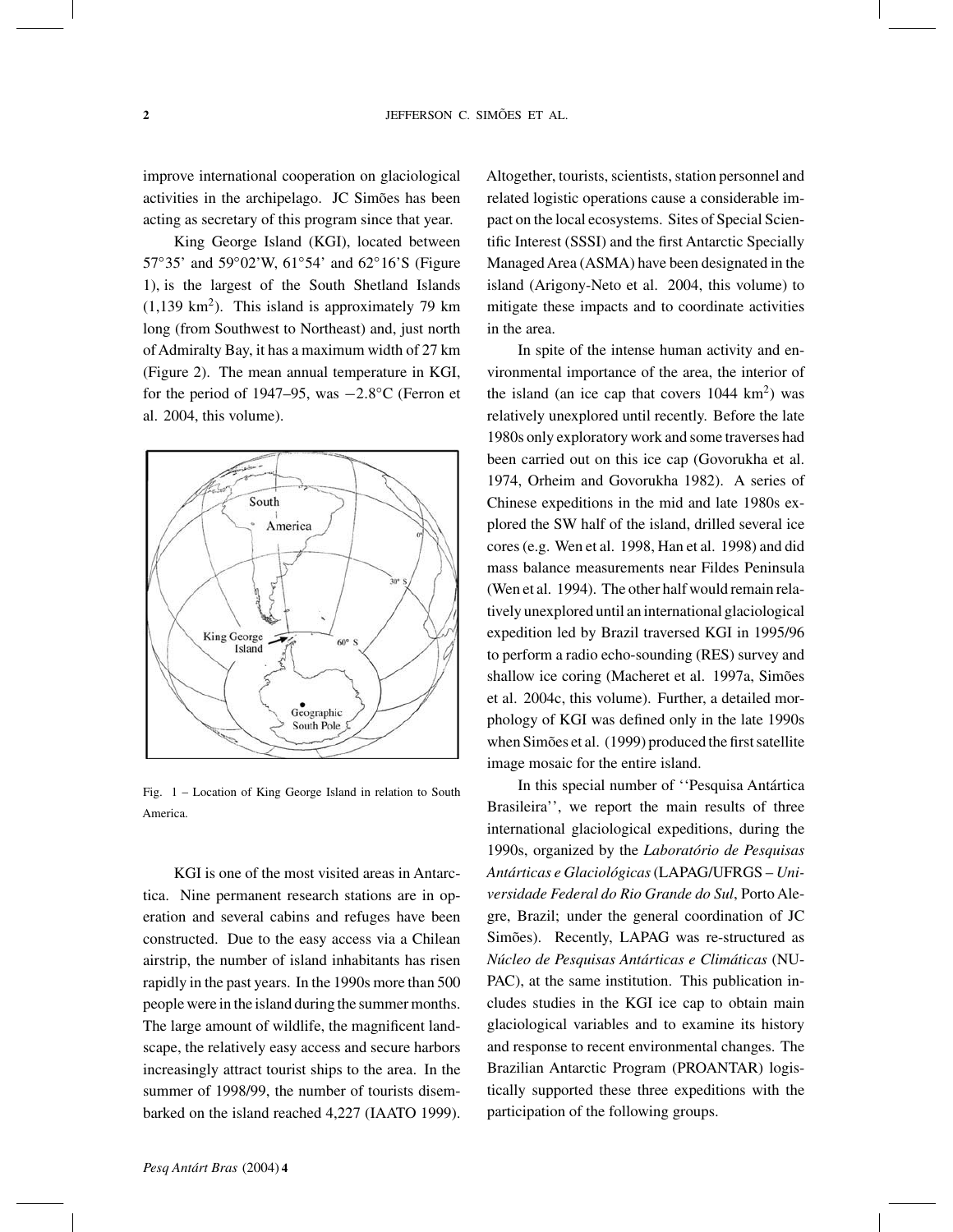

Fig. 2 – King George Island. Grey areas mark the spatial coverage of the field investigations carried out in the austral summers of 1995–96, 1997–98 and 1999–2000.

Austral summer 1995–1996 — Field Coordinator: Jefferson C. Simões (LAPAG/UFRGS, Brazil);

- *Laboratório de Pesquisas Antárticas e Glaciológicas* (LAPAG), *Instituto de Geociências, Universidade Federal do Rio Grande do Sul* (UFRGS), Brazil
- *Institut für Physische Geographie* (IPG), *Universität Freiburg*, Germany
- Institute of Geography, Russian Academy of Science, Russia
- *Instituto de Geociências, Universidade Estadual Paulista* (UNESP), Brazil
- *Laboratoire de Glaciologie et Géophysique de l'Environnement, Centre National de la Recherche Scientifique* (CNRS), France
- *Laboratório de Estratigrafia Glaciar y Geoquímica del Agua y de la Nieve* (LEGAN),*Consejo Nacional de Investigaciones Científicas y Técnicas* (CONICET), Argentina
- *Observatório Nacional*(ON),*Conselho Nacional de Desenvolvimento Científico e Tecnológico* (CNPq), Brazil

Austral summer 1997–1998 — Field Coordinator: Jefferson C. Simões (LAPAG/UFRGS, Brazil);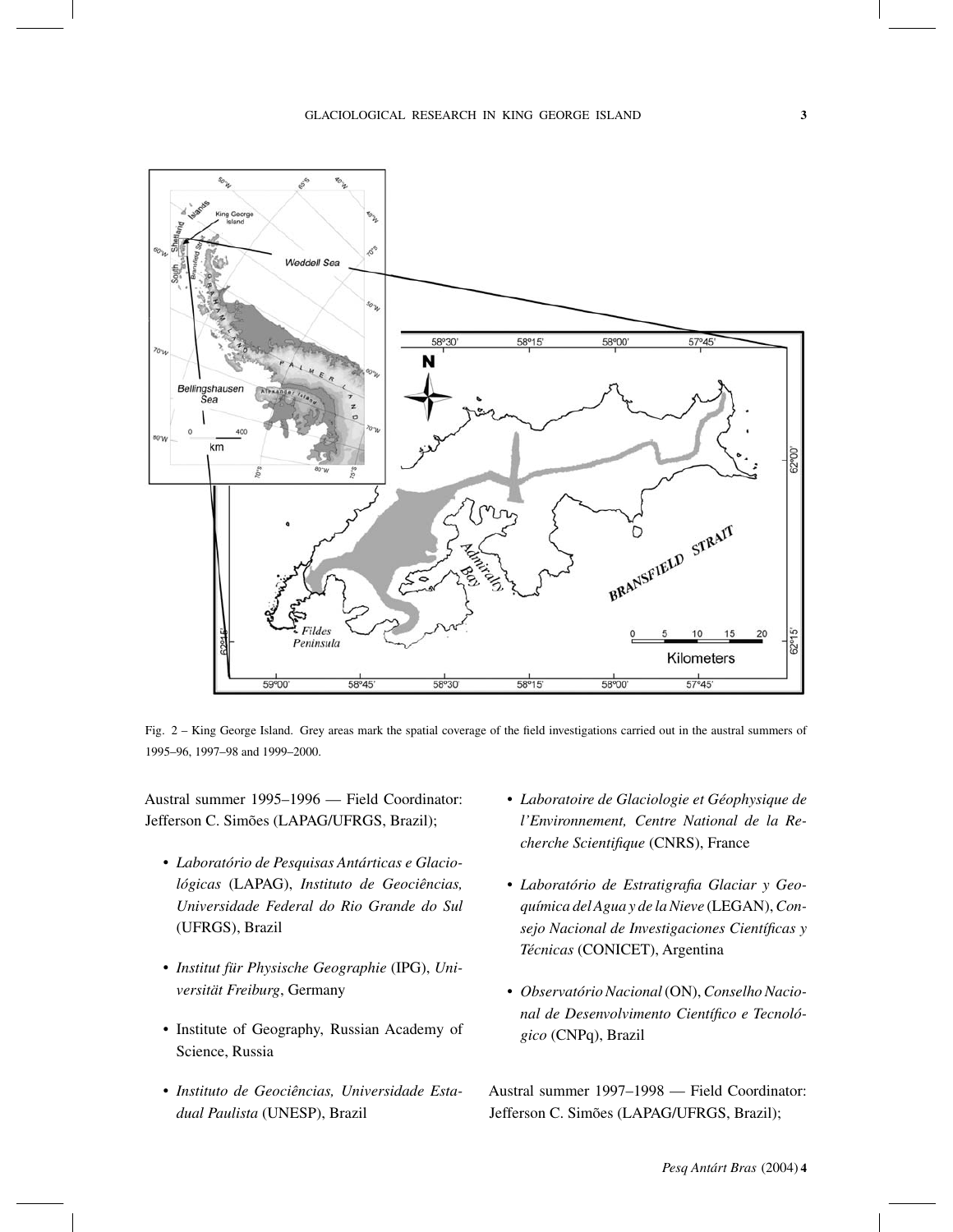- *Laboratório de Pesquisas Antárticas e Glaciológicas* (LAPAG), *Instituto de Geociências, Universidade Federal do Rio Grande do Sul* (UFRGS), Brazil
- *Institut für Physische Geographie* (IPG), *Universität Freiburg*, Germany
- *Institut für Geophysik, Universität Münster*, Germany
- *Observatório Nacional*(ON),*Conselho Nacional de Desenvolvimento Científico e Tecnológico*, Brazil

Austral summer 1999–2000 — Field Coordinator: Francisco E. Aquino (LAPAG/UFRGS, Brazil);

- *Laboratório de Pesquisas Antárticas e Glaciológicas* (LAPAG), *Instituto de Geociências, Universidade Federal do Rio Grande do Sul* (UFRGS), Brazil
- *Institut für Physische Geographie* (IPG), *Universität Freiburg*, Germany
- *Observatório Nacional* (ON), *Conselho Nacional de Desenvolvimento Científico e Tecnológico*, Brazil

This number of ''Pesquisa Antártica Brasileira'' also includes results from investigations run by LAPAG/UFRGS on KGI on other occasions during the 1990s, particularly in Admiralty Bay. The first glossary of snow and ice features in Portuguese, which gives equivalents in English, French, German and Spanish, is proposed by Simões (2004, this volume),

### **OUTLINE OF RESEARCH TOPICS AND RESULTS**

### Drainage Basins: Mapping and Fluctuations

Bremer et al. (2004, this volume) determined variations in ice front positions from 1956 to 2000, comparing maps produced from aerial photogrammetric surveys and satellite imagery (multispectral SPOT images in 1988, 1995, and 2000). For environmental monitoring and management of KGI, a new digital topographic database was added as a basic GISlayer to improve data quality of earlier related studies (Simões et al. 1999). Seventy glacial drainage basins were identified covering  $1,044 \text{ km}^2 (91.7\%)$ of the present area of KGI. A general retreat of ice fronts has been observed for 44 years, more intensely in Admiralty Bay and on the eastern side of the island. A total loss of 65 km<sup>2</sup> occurred from 1956 to 2000.

An article by Simões et al. (2004b, this volume) examines variations in the area covered by four small cirque glaciers on the eastern slopes of Keller Peninsula, Admiralty Bay. Comparisons made using aerial photographs, satellite images and mapping surveys, indicate that all four glaciers lost from 44 to 83% of their area, from 1956 to 2000. At least two glaciers have already stagnant ice and tend to disappear if the present climatic warming trend persists in the region.

Space borne remote sensing sensors are used by Vogt et al. (2004, this volume) to study meltwater processes that strongly control biological activity on the small ice-free areas (less than 8% of the KGI area). Active microwave data (SAR) are used to assess ablation patterns that indicate melt water discharge. Data from the visible spectrum are applied to the monitoring of sediment plumes in the coastal ecosystems. Another case study demonstrated the use of SAR and optical data to monitor the seasonal and inter-annual changes of the morphometry and location of lakes. There is also an example of how to use multi-spectral imagery to assess physical properties of lenticular water bodies.

Two short notes discuss the implementation process of the KGI Geographic Information System (KGIS), a project supported by the Geographic Information Program of the SCAR Standing Scientific Group on Geoscience. The database may be applicable to environmental management and to multidisciplinary research projects. Vogt et al. (2004, this volume) present the main objectives and tasks of the project. This paper discusses the develop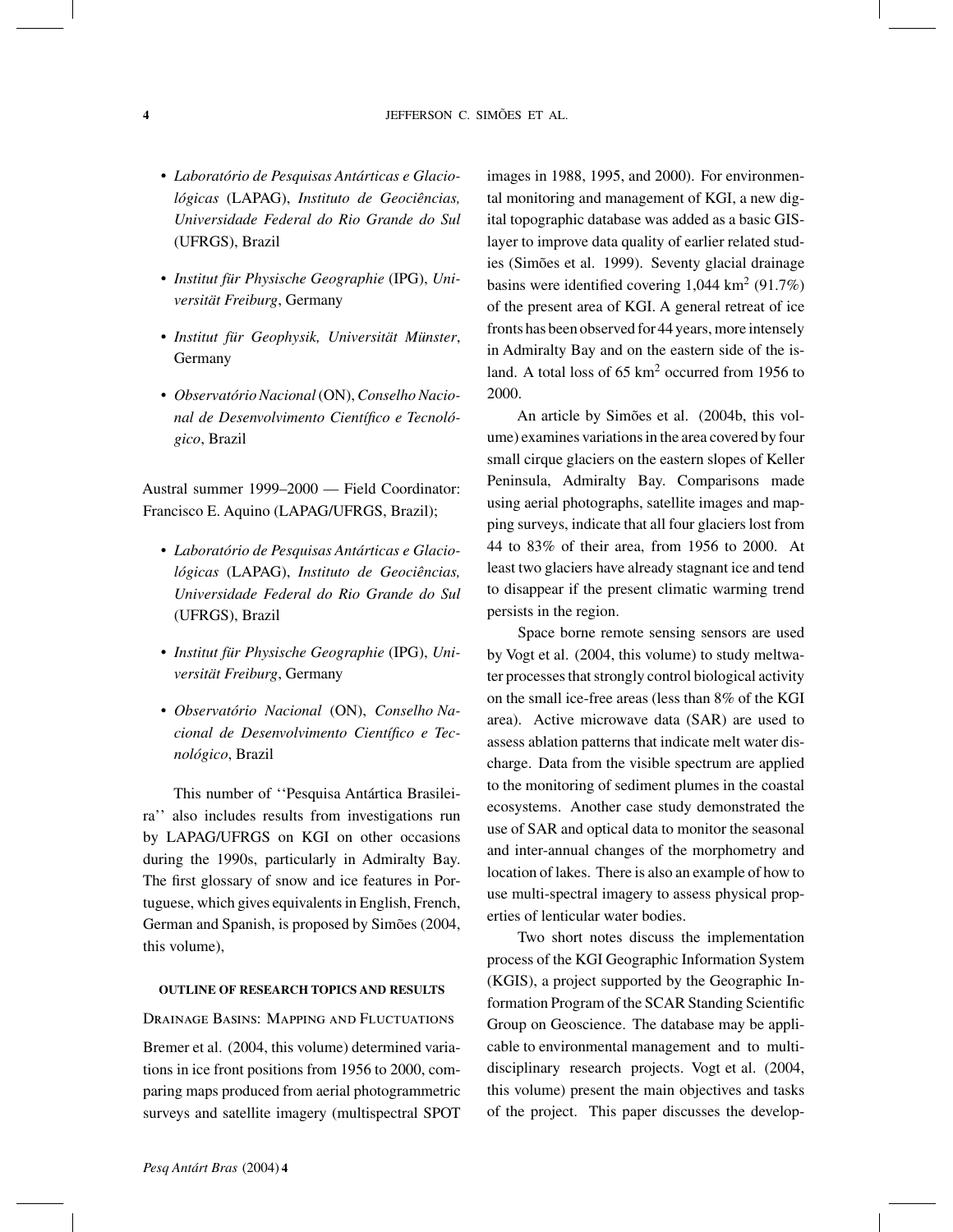ment of a standard spatial data model and of a www interface and the integration of spatial data sets.

Arigony-Neto et al. (2004, this volume) present the case study for the Antarctic Specially Managed Area (ASMA) Admiralty Bay in KGI. The GIS for this area already includes seven information layers (topography, bathymetry, coastline, glaciology, ice-free areas, human presence and placenames). This GIS is also important for the ASMA management plan and for assessing the human impact in the area.

One of the main products from the surveys carried out in the second half of 1990s by the IPG and LAPAG groups is a map (satellite image chart) at the 1: 100.000 scale for all KGI. Braun et al. (2001, 2004) combined data from two differential GPS surveys, up-dated SPOT satellite imagery and information from the Antarctic Digital Database to produce a map that is appended to the back cover of this volume.

### Ice Cores: Glaciochemistry and Stratigraphy

In the South Shetlands (KGI and Livingston Island), several snow trenches and shallow ice cores were sampled to obtain information on the distribution of stable isotope ratios, major ions, trace metals, and of the mean annual net accumulation rate. Simões et al. (2004c, this volume) report on the major results of the investigations of a 49.9 m firn-ice core recovered from the KGI ice cap (690 m a.s.l.) in the summer of 1995–96. They discuss reference values for the region and also problems to interpret the core environmental record due to post-depositional processes (i.e. partial melting, percolation and refreezing), reaching the conclusion that chemical and isotopic composition of the upper 2-3 m of ice cores recovered in the South Shetlands, above 600 m of elevation, are representative of the original regional precipitation. Doubts remain about the net accumulation rate in the region; values vary from 0.60 to 2.48 m water equivalent per year. These investigations are part of the ITASE (International Trans-Antarctic Expedition) traverse for the South Shetlands. A full discussion will be published elsewhere.

Dalia et al. (2004, this volume) used samples from the 49.9 m core to discuss the atmospheric and ice-deposited aerosol concentrations and elemental composition in KGI. The elemental composition was determined on coarse mode aerosol by employing an energy dispersive spectrometer. Results showed a systematic influence of marine and crustal aerosol contribution through the whole core.

# Glacier Geophysics: Ice Dynamics, RES and GPR Surveys

Missions associated to the GLASS program have produced four radar surveys over the KGI ice cap; results have been reported elsewhere (Macheret and Moskalevsky 1999, Macheret et al. 1997a,b, 1998).

In December 1995, Macheret et al. (1997a,b, 1998) carried out a ground-based radio echosounding survey, using mono-pulse radar with a central frequency of 40 Mhz, along 55 km of the main ice divide of the KGI ice cap (mean ice thickness varies from 180 to 230 m). This survey was associated with the 41st Russian Antarctic Expedition and with the 1995 International Glaciological Expedition. Internal reflections attributed to water tables were found in the ice cap (Macheret et al. 1998). In the summer of 1996–97, Macheret and Moskalevsky (1999) returned to the top of the KGI to perform a detailed survey of the upper reaches of the tidewater and outlet Lange Glacier (62◦7'S, 58◦36'W). Four RES profiles, with total length of 28 km, were collected in the upper non-crevassed area of the glacier. They detected a complex subglacial topography with three bed rises and two subglacial hollows, and with bedrock differences of up to 100 m. Maximum measured ice thickness reaches 308 m near the Lange Glacier ice divide.

In the summer of 1997–98, during the first Brazilian-German Glaciological Expedition, Norbert Blindow and Marion Pfender (*Universität Münster*, Germany) surveyed  $250 \text{ km}^2$  of the southwestern KGI ice cap using a high-resolution radio echosounder (central frequency 50 MHz, one 2.5 kV pulse per meter). This study generated 450 km of profiles, providing information on ice thickness,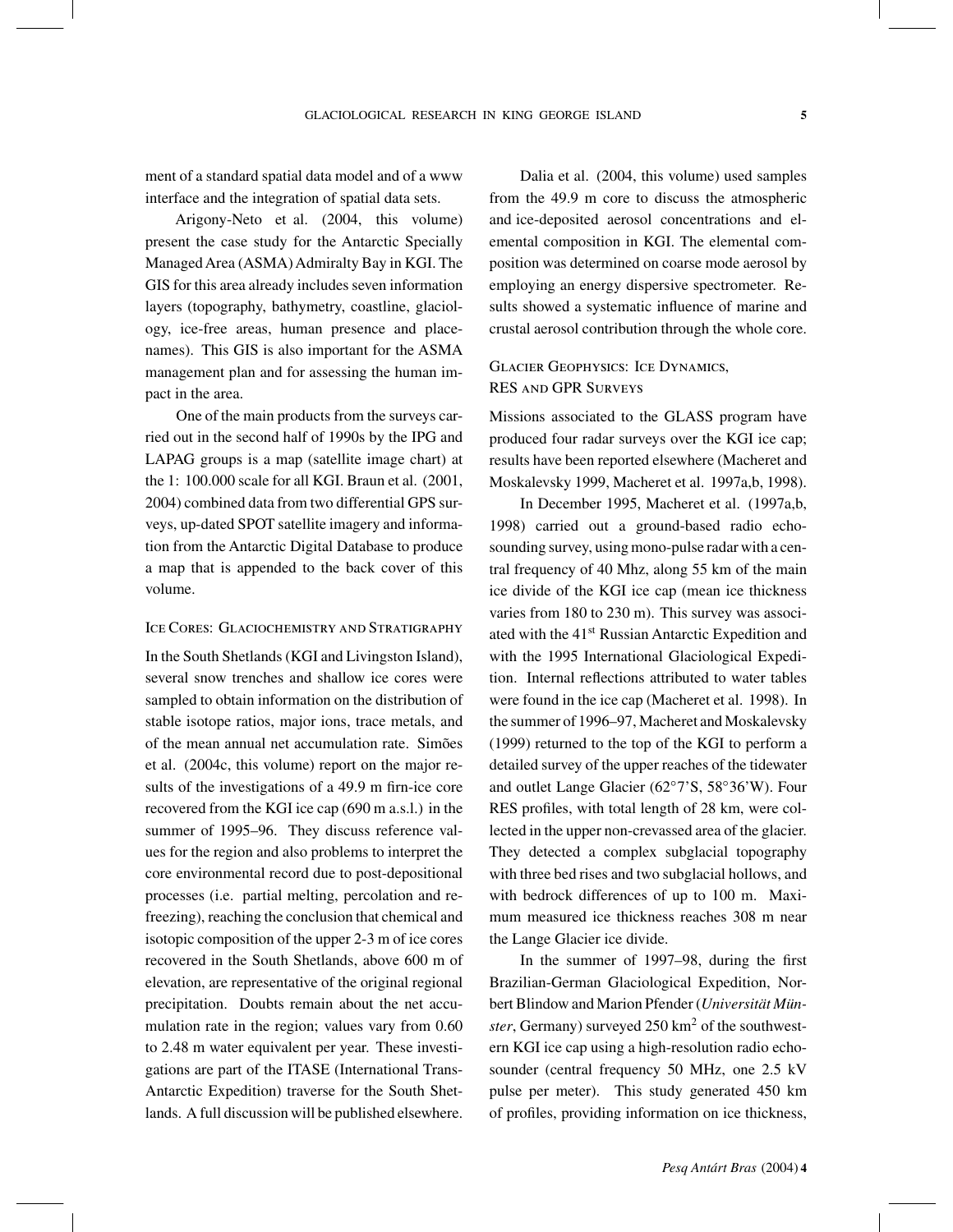subglacial topography, water tables, water pockets, intraglacial and subglacial channels. Full details on techniques and results are given in Pfender (1999), and show an ice cap thickness of up to 395 m (Norbert Blindow, written communication).

The use of Ground Penetrating Radar (GPR) gave further information on the Lange Glacier internal structure, including the mapping of internal layers and water tables along a 1.2-km profile (Travassos and Simões 2004, this volume). Barboza et al. (2004, this volume) used results from these geophysical surveys to derive a profile along Lange Glacier's main axis that was used as input data for a simple bidimensional ice flow model.

## Climatology and other studies

A study (Braun et al. 2004a, this volume) reviews the general characteristics of the climatic settings of King George Island taking into consideration recent climatic and glacial changes at the Antarctic Peninsula. Based on the analysis of data from automatic weather stations (AWS), the strong influence of large-scale synoptic weather patterns on the meteorological variables is outlined. In particular, air mass advection from westerly and northerly directions caused higher air temperatures and ablation rates, whereas temperature lapse rates were lower during these situations. Braun et al. (2004a, this volume) show that the observed ablation rates are considerably higher in comparison to previously published data, defending a revision of the ablation sensitivity used in previous estimations of the contribution of Antarctic Peninsula ice to global sea level rise.

Ferron et al. (2004, this volume) derive a continuous time series of the KGI mean annual and seasonal air temperatures (1947–1995), combining data from several meteorological stations in the South Shetland Islands. The record shows a mean annual temperature of  $-2.8\textdegree C$ , with minimum of  $-5.2\textdegree C$ (1959) and maximum of −0.8◦C (1989). A rise of 1.1◦C in the mean annual temperature was recorded in 49 years. Finally, Setzer and Härter (2004, this volume) discuss a low atmospheric temperature

event in July 1995.

The suspended sediment concentrations were measured in Admiralty Bay, in February 2000, in front of the Lange Glacier ice cliff and in Martel Inlet, to study the extensive plumes observed on satellite imagery (Simões et al. 1999). Pichlmaier et al. (2004, this volume) concluded that temporal variations of sediment concentrations revealed the influence of rain and storm events, which increased freshwater discharge and denudation. Furthermore, wind-induced resuspension of previously deposited material on the sea floor was considered to be a main reason for the high concentrations measured at the Martel sampling site. Vogt and Braun (2004, this volume) use remote sensing to address the influence of snow and ice melt water on terrestrial and marine ecosystems in King George Island.

In a short note about the use of Antarctic maps and charts in scientific publications, Simões et al. (2004a, this volume) provide six updated maps for the geographical areas where the Brazilian Antarctic Program centers its fieldwork.

### **ACKNOWLEDGMENTS**

Glaciological research in King George Island, reported in this volume, is part of a cooperative effort that involved the *Núcleo de Pesquisas Antárticas e Climáticas* (*Universidade Federal do Rio Grande do Sul*, Brazil), *Institut für Physische Geographie* (*Universität Freiburg*, Germany), *Laboratoire de Glaciologie et Géophysique de l'Environnement* (*Centre National de la Recherche Scientifique* – CNRS, France) and the Institute of Geography (Russian Academy of Science, Russia). We thank the Brazilian Antarctic Program, through the Interministerial Commission for the Resources of the Sea (SECIRM) and the Brazilian Navy, for logistically supporting three international expeditions. Funding for scientific research was provided by the Brazilian National Council for Scientific and Technological Development (CNPq) to JC Simões, the Brazilian-French agreement CAPES/COFECUB to JC Simões and RJ Delmas, CNRS (France) to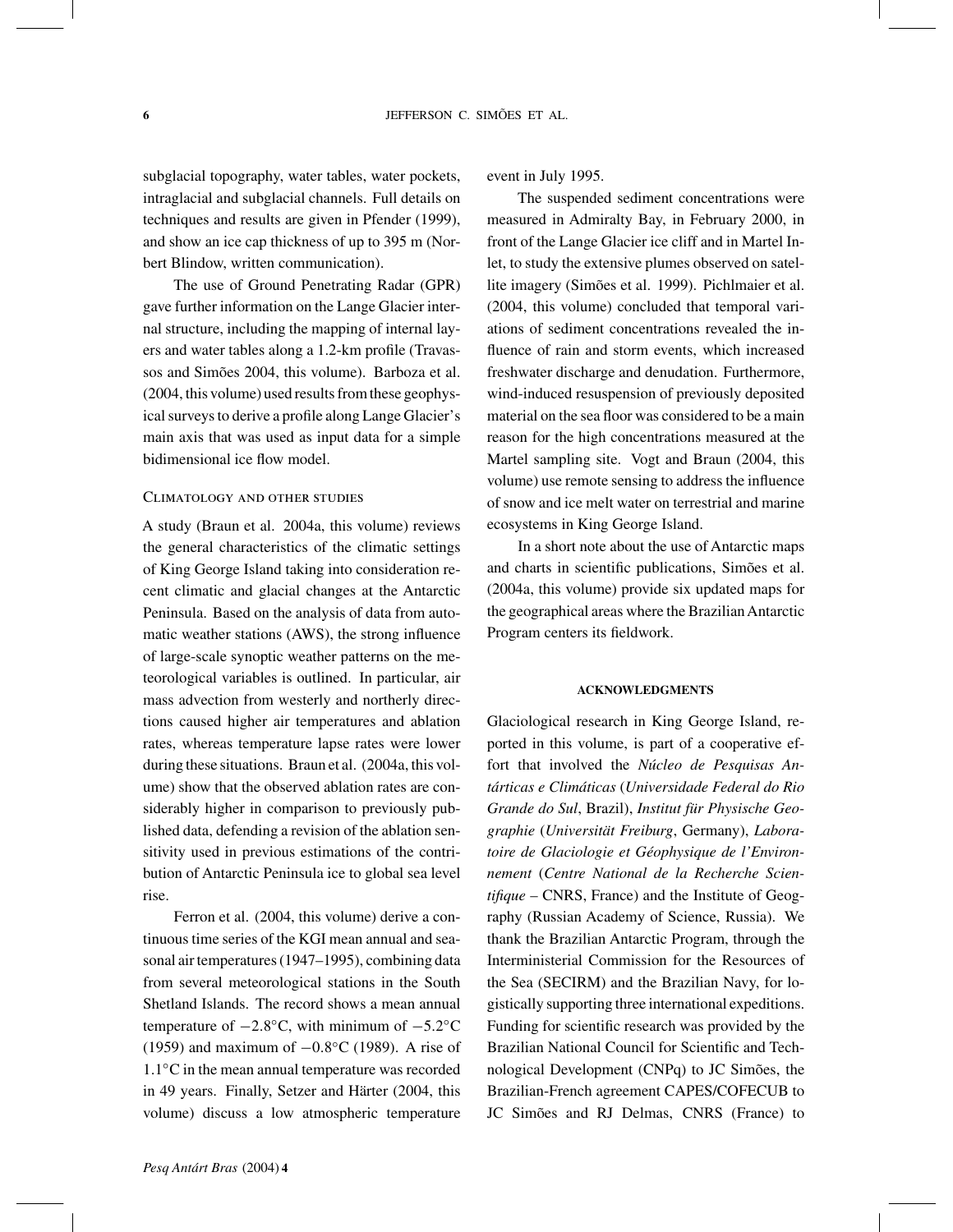R Delmas, *Deutsche Forschungsgemeinschaft* to H Goßmann, and Russian Foundation of Basic Research to MYu Moskalevsky. The authors are grateful to the heads and staff of the following Antarctic stations for supporting our fieldwork: Artigas (Uruguay), Bellingshausen (Russia), Comandante Ferraz (Brazil), Jubany (Argentina) and Presidente Frei (Chile). We thank Jean Jouzel and the staff of *Laboratoire des Sciences du Climat et de l'Environnement* – LSCE, CEA-Saclay (France) for carrying out isotopic analysis. JC Simões is particularly grateful to the SCAR Working Group on Glaciology for supporting the Glaciology of the South Shetlands (GLASS) research program. In this group, we are particularly grateful to Heinz Muller and Quin Dahe (former chairmen) and David J Drewry (former British representative) for encouraging the GLASS initiative. We thank Professor Antonio Carlos Rocha-Campos (Brazilian Delegate to SCAR) for supporting this number of *Pesquisa Antártica Brasileira*.

#### **RESUMO**

Três expedições internacionais, organizadas e apoiadas logisticamente pelo Programa Antártico Brasileiro, e no âmbito do programa ''Glaciologia das Shetlands do Sul (GLASS)'' apoiado pelo Comitê Científico de Pesquisas Antárticas (SCAR, sigla em inglês), realizaram extensas investigações na calota de gelo da ilha Rei George (IRG) durante a década de 1990. Tópicos incluíram: 1) Mapeamento e monitoramento das flutuações das bacias de drenagem das geleiras através de técnicas de sensoriamento remoto, 2) Um programa de perfuração de testemunhos raso do firn e do gelo, 3) Levantamentos geofísicos para determinar a espessura e a estrutura interna do gelo e 4) A Climatologia da calota de gelo. Este trabalho apresenta os pontos básicos destas investigações.

Resultados mostram uma cobertura de gelo de 1.044 km<sup>2</sup> (91,7% da IRG) e com espessura máxima de 395 m. A calota de gelo da IRG perdeu 65 km<sup>2</sup> entre 1956 e 2000. Esta perda foi concomitante ao aumento da temperatura média anual da atmosfera da IRG em 1,1◦C (1947–1995), Somente os 2-3 m superiores do pacote de neve provêem

dados químicos representativos da precipitação original. Um Sistema de Informações Geográficas é proposto para ajudar no monitoramento da calota de gelo assim como das atividades humanas na IRG e será implementado pelo *Institut für Physische Geographie, Universität Freiburg* (Alemanha) e o Núcleo de Pesquisas Antárticas e Climáticas da UFRGS (Brasil).

**Palavras-chave:** Shetlands do Sul, glaciologia, estudos ambientais, programa de pesquisa, Programa Antártico Brasileiro, PROANTAR.

### **REFERENCES**

- Arigony-Neto J, Simões JC and Bremer UF. 2004. Implementation of theAdmiralty Bay Geographic Information System, King George Island, Antarctica. Pesq Antart Bras 4: 187–190.
- BARBOZA HHC, DE BORTOLI AL, SIMÕES JC, DA CUNHA RD and Braun M. 2004. Bidimensional numerical simulation of the Lange Glacier, King George Island, Antarctica: Preliminary results. Pesq Antart Bras 4: 67–76.
- BINTANJA R. 1995. Local surface energy balance of the Ecology Glacier, King George Island, Antarctica: measurements and modelling. Antarct Sci 7: 315–325.
- Braun M, Simões JC, Vogt S, Bremer UF, Blindow N, Pfender M, Saurer H, Aquino FE and Ferron FA. 2001. An improved topographic database for King George Island: Compilation, application and outlook. Antarct Sci 13: 41–52.
- Braun M, Saurer H and Goßmann H. 2004a. Climate, energy fluxes and ablation rates on the ice cap of King George Island. Pesq Antart Bras 4: 87–103.
- Braun M, Simões JC, Vogt S, Bremer UF, Saurer H, Aquino FE and Ferron FA. 2004b. A new satellite image map for King George Island, Antarctica. Pesq Antart Bras 4: 199–203.
- Bremer UF, Arigony-Neto J and Simões JC. 2004. Teledetecção de mudanças nas bacias de drenagem do gelo da ilha Rei George, Shetlands do Sul, Antártica, entre 1956 e 2000. Pesq Antart Bras 4: 37–48.
- Dalia KC, Evangelista H, Simões JC and Pereira EB. 2004. Sazonalidade de aerossóis atmosféricos e microanálise individual por EDS em testemunho de gelo da ilha Rei George. Pesq Antart Bras 4: 25–36.